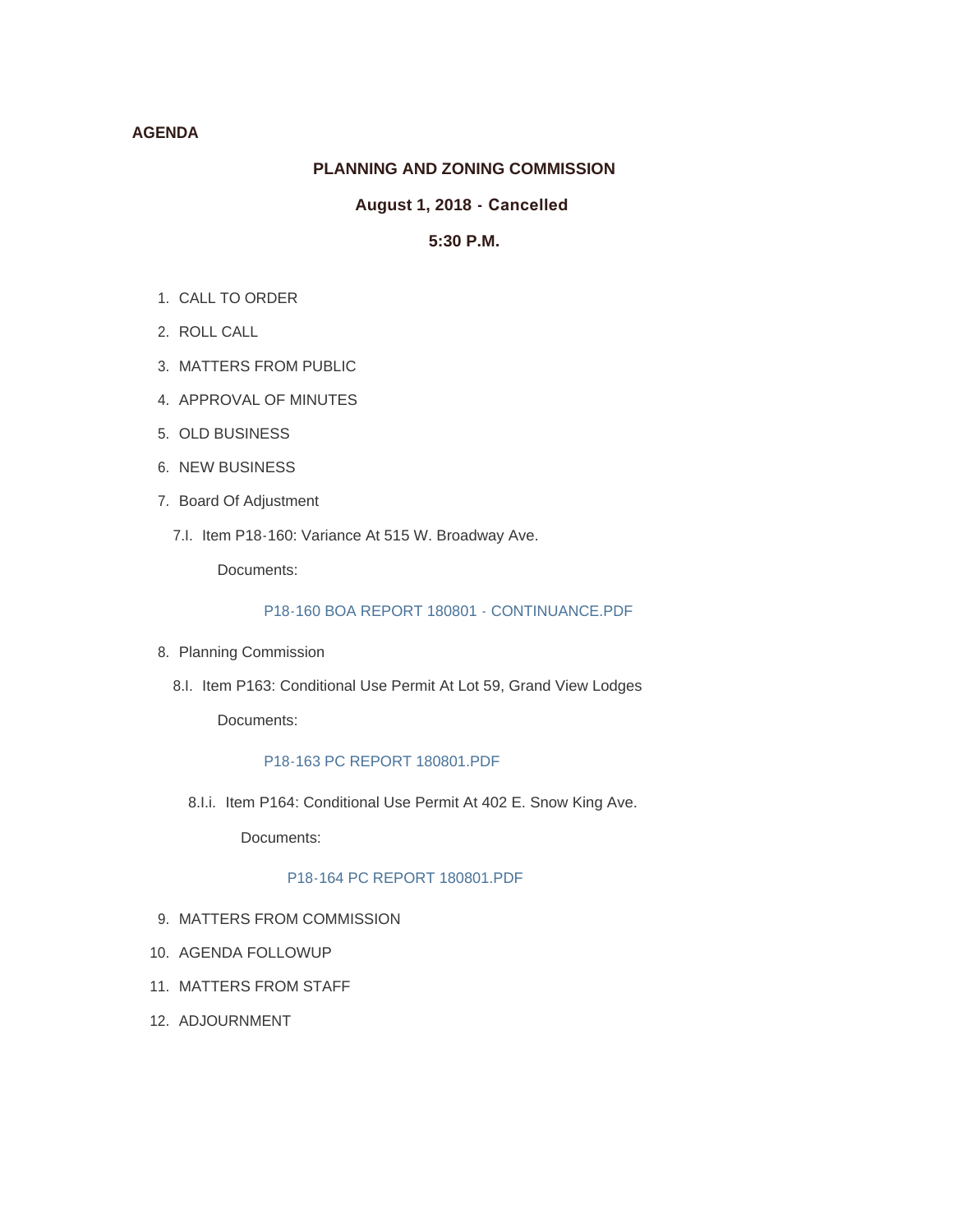

# **TOWN OF JACKSON PLANNING COMMISSION** AGENDA DOCUMENTATION

**PREPARATION DATE:** JULY 27, 2018 **SUBMITTING DEPARTMENT**: PLANNING **MEETING DATE:** AUGUST 1, 2018 **DEPARTMENT DIRECTOR:** TYLER SINCLAIR **PRESENTER:** TYLER VALENTINE

**SUBJECT: ITEM P18-160: REQUEST FOR A VARIANCE FROM THE PRIMARY STREET** SETBACK WITHIN THE CR-2 ZONING DISTRICT LOCATED AT 515 WEST BROADWAY AVENUE.

**APPLICANT/OWNER:** FCH, LLC – RICHARD MARTIN

# STATEMENT/PURPOSE

The applicant is requesting that the consideration for a Variance from the primary street yard setback for the property addressed at 515 W. Broadway Avenue be continued to the Board of Adjustment meeting scheduled for September 5, 2018.

## SUGGESTED MOTION

I move to **continue** this item to the Board of Adjustment meeting scheduled for September 5, 2018.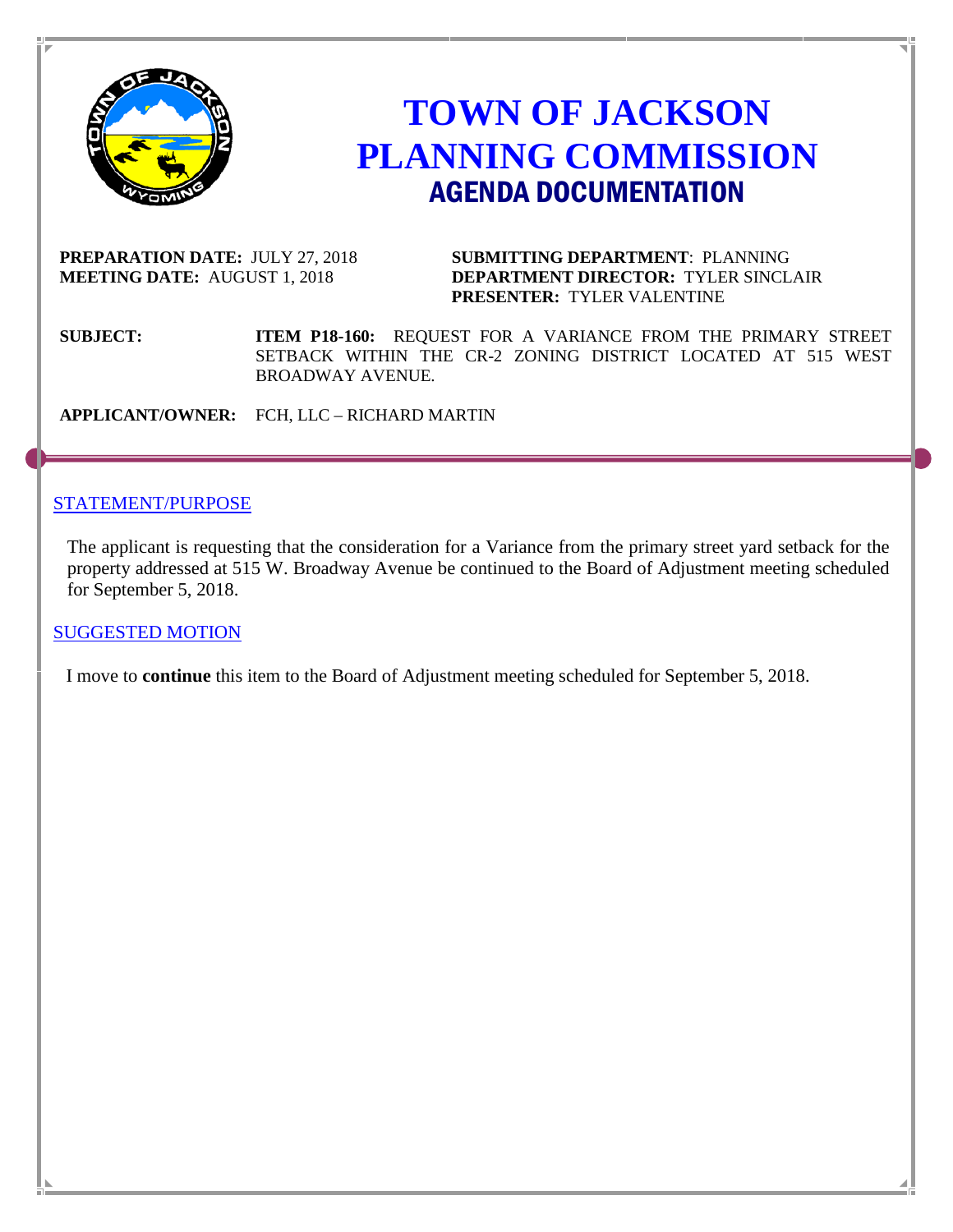

# **TOWN OF JACKSON PLANNING COMMISSION** AGENDA DOCUMENTATION

**PREPARATION DATE:** JULY 27, 2018 **SUBMITTING DEPARTMENT:** PLANNING **MEETING DATE:** AUGUST 1, 2018 **DEPARTMENT DIRECTOR:** TYLER SINCLAIR **PRESENTER:** BRENDAN CONBOY

**SUBJECT: ITEM P18-163:** REQUEST FOR APPROVAL OF A CONDITIONAL USE PERMIT TO ALLOW A WIRELESS COMMUNICATIONS FACILITY AT LOT 59, GRAND VIEW LODGES, THIRD ADDITION IN THE PR-SK ZONING DISTRICT

**APPLICANT/OWNER:** IRENE COOK, KAPPA CONSULTING, FOR VERIZON WIRELESS

# REQUESTED ACTION

The applicant is requesting approval of a Conditional Use Permit to locate a wireless communications facility at the base of Snow King Resort in a "stealth" light pole on the Snow King ski hill on the lot legally known as LOT 59, GRAND VIEW LODGES, THIRD ADDITION. The applicant has requested to continue the item in order to reappear before the Design Review Committee for Item P18-163.

# SUGGETED MOTION

I move to **continue** this item to the Planning Commission meeting scheduled for September 5, 2018.